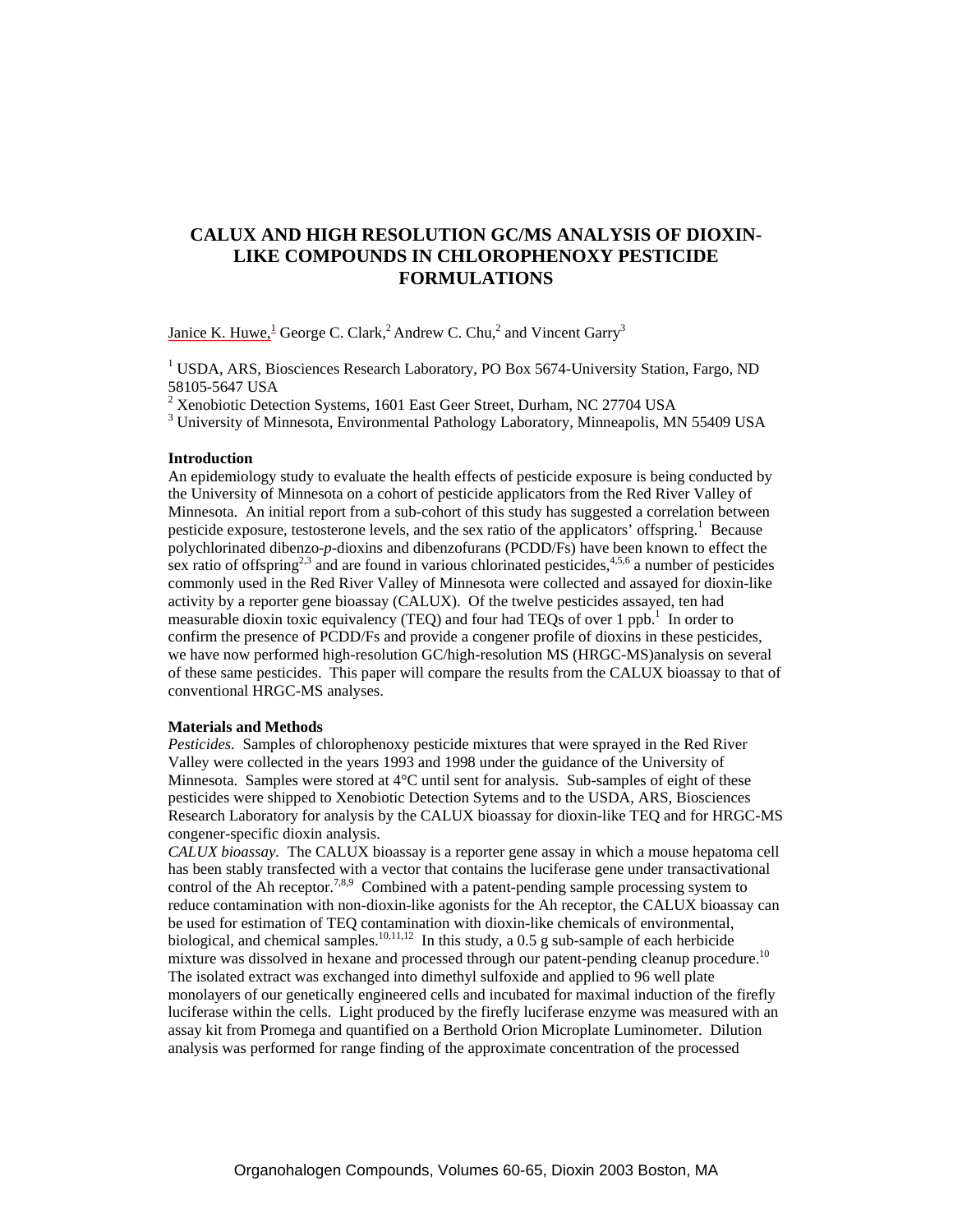sample that induced maximal luciferase activity for quantification in the CALUX bioassay. Dioxin-like TEQ activity was estimated from a standard curve of 2,3,7,8-tetrachlorodibenzo-*p*dioxin using a four-parameter Hill equation and is reported as the mean  $\pm$  the standard deviation of triplicate analyses.

*HRGC-MS analysis.* Prior to HRGC-MS analysis, 0.1 g of each sample was spiked with fifteen <sup>13</sup>C-labeled PCDD/Fs and three <sup>13</sup>C-labeled PCBs (recovery standards) and purified according to EPA Method 1613 using an FMS automated cleanup system (Fluid Management Systems, Waltham, MA). Herbicide samples that were hexane soluble were directly applied to the FMS system. Samples that were not readily soluble in hexane were partitioned between hexane and 2.0 M potassium hydroxide with rigorous shaking. The hexane layer was dried with sodium sulfate before being loaded onto the FMS system. A solvent blank was run with each set of samples. The PCDD/Fs and three co-planar PCBs were quantitated by EPA Method 1613. All values were blank-subtracted. WHO-TEFs were used to calculate TEQs.

#### **Results and Discussion**

Table 1 shows the TEQs obtained from the CALUX bioassay and from the HRGC-MS analysis of eight pesticide samples. For six of the samples, the TEQs from both methods correlated quite well, although the CALUX TEQs tended to be higher than the HRGC-MS results by 1.3−3 fold. Two pesticide samples (Bronate and Assure II) differed greatly in the response of the CALUX bioassay and the HRGC-MS. This divergence is most likely due to the inherent selectivities of the methods. While the HRGC-MS method is specific for only the tetra- through octa-chlorinated dioxins and furans, the CALUX bioassay has a broader specificity based on induction of a firefly luciferase gene in response to binding and activation at the aryl hydrocarbon receptor. As a consequence, the CALUX bioassay can respond to numerous brominated dioxin-like compounds and some nondioxin compounds that activate the aryl hydrocarbon receptor pathway. The active ingredients in Bronate and Assure II contain halogenated aromatic moieties that may possess some affinity for the aryl hydrocarbon receptor and elicit a CALUX response. However, these ingredients appear unlikely to form PCDD/Fs as by-products during processing.

In general, 2,3,4,7,8-PeCDF and 1,2,3,7,8-PeCDD dominated the TEQs of the pesticides. No significant amounts of co-planar PCBs were detected in any samples. In addition to the 2,3,7,8 substituted dioxins and furans, other isomers were also present in the formulations. The homolog distribution profile for 2,4-D LV4 is shown in Figure 1. A similar profile was seen for each of the other pesticides. The polychlorinated furans dominated the pattern. Although TCDF was the major homolog group, no 2,3,7,8-TCDF was found in any of the pesticides. Among the 2,4, dichlorophenoxyacetic acid (2,4-D) type of formulations, TEQs ranged from near background to 2,600 ppt. Schecter et al. have reported TEQs ranging from 1-850 ppt for 2,4-D formulations from various countries.<sup>5</sup> The large variability seen from sample to sample may arise from differing degrees of purity in the raw starting materials. A similar explanation has been proposed by Masunage et al. who found elevated TEQs (up to 900 ppb) in chloronitrofen (CNP).<sup>6</sup> CNP is produced from 2,4,6-trichlorophenol, but impurities in the chlorophenol can give rises to toxic dioxin and furan byproducts.

In conclusion, the CALUX bioassay appeared to be a good screening tool for dioxin-like activity in a variety of pesticides. Compared to HRGC-MS, the CALUX TEQs were generally higher. Given the nature of the CALUX assay, however, it may provide a more accurate assessment of the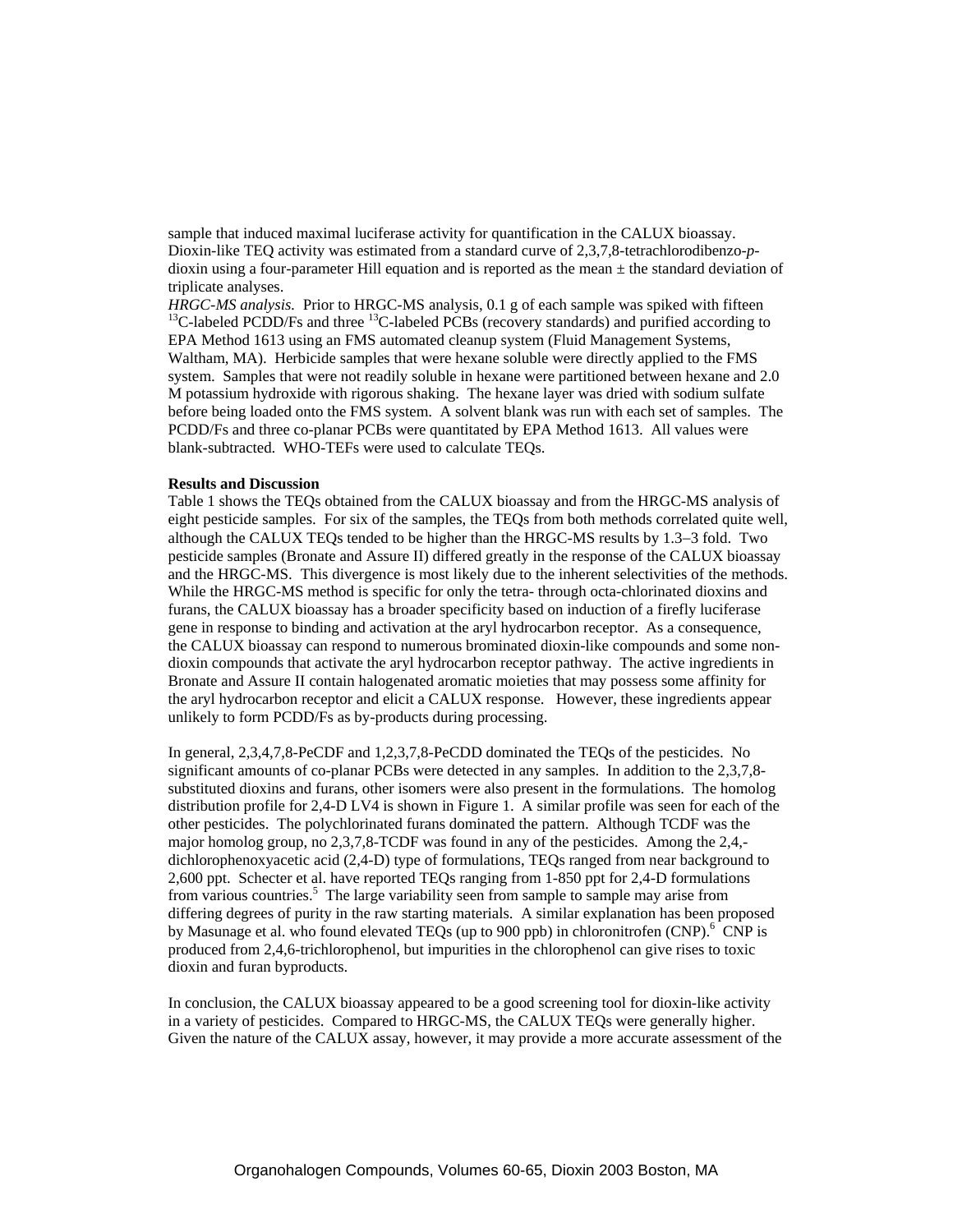potential biological activity of pesticide formulations than the highly selective HRGC-MS method. The results of this study also confirm the presence of toxic PCDD/Fs in certain 2,4-D pesticides and support the need for more investigation into possible human health effects.

### **Acknowledgements**

The authors would like to acknowledge Montgomary Botschner, Kristin McDonald, Jean Picard, and Joyce Wold for technical assistance in sample purification for HRGC-MS and Margaret Lorentzsen for mass spectral analyses. Names are necessary to report factually on available data; however, the USDA neither guarantees nor warrants the standard of the product, and the use of the name by USDA implies no approval of the product to the exclusion of others that may also be suitable.

| Pesticide      | Collection<br>Year | Active Ingredients                                                              | <b>CALUX TEQ</b><br>$(n=3)$ | <b>HRGC-MS</b><br><b>TEQ</b> |
|----------------|--------------------|---------------------------------------------------------------------------------|-----------------------------|------------------------------|
| 2,4-D Amine    | 1993               | 2,4-D dimethylamine,<br>46.9%                                                   | $26.2 \pm 0.5$              | 8.7                          |
| See $2,4$ -D   | 1993               | 2,4-D isooctylester, 61.7%                                                      | $1637 \pm 212$              | 731                          |
| 2,4-D LV4      | 1993               | 2,4-D isooctylester, 66.2%                                                      | $3392 \pm 257$              | 2627                         |
| $2.4-D LV6$    | 1993               | 2,4-D isooctylester, 88.8%                                                      | $1882 \pm 311$              | 1379                         |
| Weedone LV4    | 1998               | 2,4-D isooctylester, 67.2%                                                      | $45.7 \pm 4.1$              | 27.7                         |
| Tiller         | 1998               | MCPA-2EH ester, 32.1%<br>2,4-D isooctylester, 10.4%<br>Fenoxaprop-p-ethyl, 4.4% | $34.2 \pm 4.1$              | 19.8                         |
| <b>Bronate</b> | 1998               | Bromoxynil octanoic acid<br>ester, 31.7%<br>MCPA isooctyl ester, 34%            | $800 \pm 180$               | 0.3                          |
| Assure II      | 1998               | Quizalofop-p-ethyl, 10.3%                                                       | $1668 \pm 419$              | 4.1                          |

Table 1. Composition and TEQs (ppt) of the chlorophenoxy pesticides analyzed in this study.  $2,4-D = 2,4$ -dichlorophenoxyacetic acid; MCPA = 4-chloro-2-methylphenoxyacetic acid; EH = ethylhexyl.